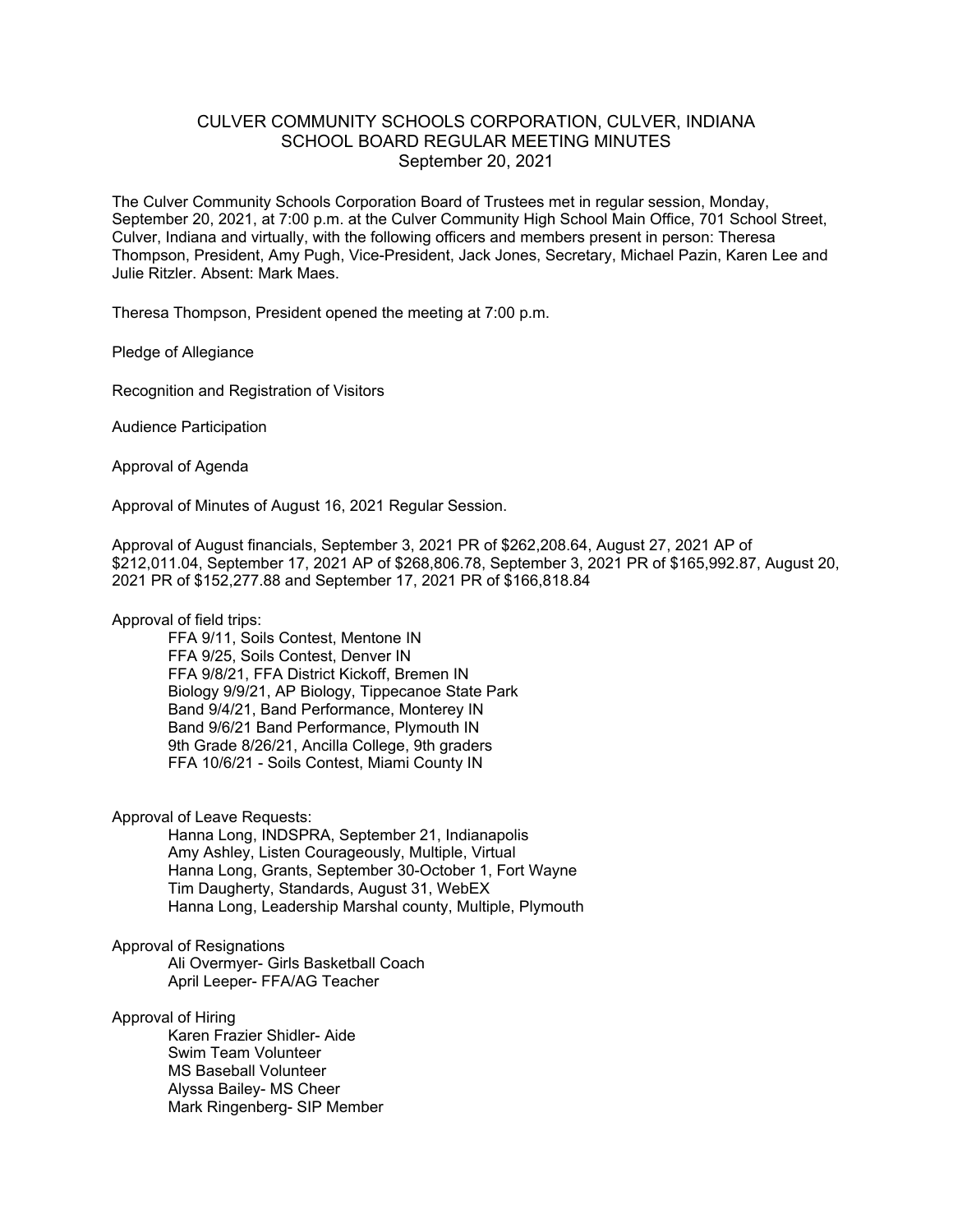## Approval of Transfer Cindy Lewis

## **Donations**

\$500 Lions Club for ES School Supplies \$500 Lions Club for Football \$1000- Green Family for Volleyball \$25,119- Wabash Heartland Innovation Network-Connectivity Mifis

Motion was made by Julie Ritzler to approve consent items and was seconded by Karen Lee. Motion passed six (6) ayes and no (0) nayes.

Board President opened the Public Hearing on 2022 Budget, Capital Projects and Bus Replacement at 7:35p and closed at 7:54p.

Discussion/Action Items:

A motion was made by Amy Pugh to adopt Resolution 2021-11 and seconded by Jack Jones. Motion passed six (6) ayes and no (0) nayes.

A motion was made by Julie Ritzler to adopt Resolution 2021-12 and seconded by Karen Lee. Motion passed six (6) ayes and no (0) nayes.

A motion was made by Amy Pugh to not approve Unpaid Leave Request by Janna VanDePutte and was seconded by Mike Pazin. Motion passed six (6) ayes and no (0) nayes.

The Board of School Trustees of Culver Community Schools Corporation met on Monday, September 20, 2021 at 5PM in the board meeting room at the administration building. The purpose of the meeting was consideration of cancellation of the teaching contract of Janna VanDePutte pursuant to IC 20-28-7.5-2 through 4.

Jack Jones moved that the Board of School Trustees adopt Findings of Fact, Conclusions of Law, and Order that Cancel Janna VanDePutte's teacher contract effectively immediately. The motion was seconded by Karen Lee. The motion passed with Karen Lee, Jack Jones, Teresa Thompson, Amy Pugh, Mike Pazin and Julie Ritzler voting yes and no board members voting no.

A motion was made by Karen Lee to approve Policy 2330.01 and was seconded by Amy Pugh. Motion passed six (6) ayes and no (0) nayes.

Superintendent's Information:

- A. Project Updates
- B. Board Tour
- C. Current Enrollment is around 790

Business Manager Information:

Reports by individual board members:

Upcoming Regular School Board Meetings: First and Third Mondays. October 4, 2021.

Upcoming Conferences/Events: These are listed on the ISBA website.

Meeting was adjourned at 8:01P.M.